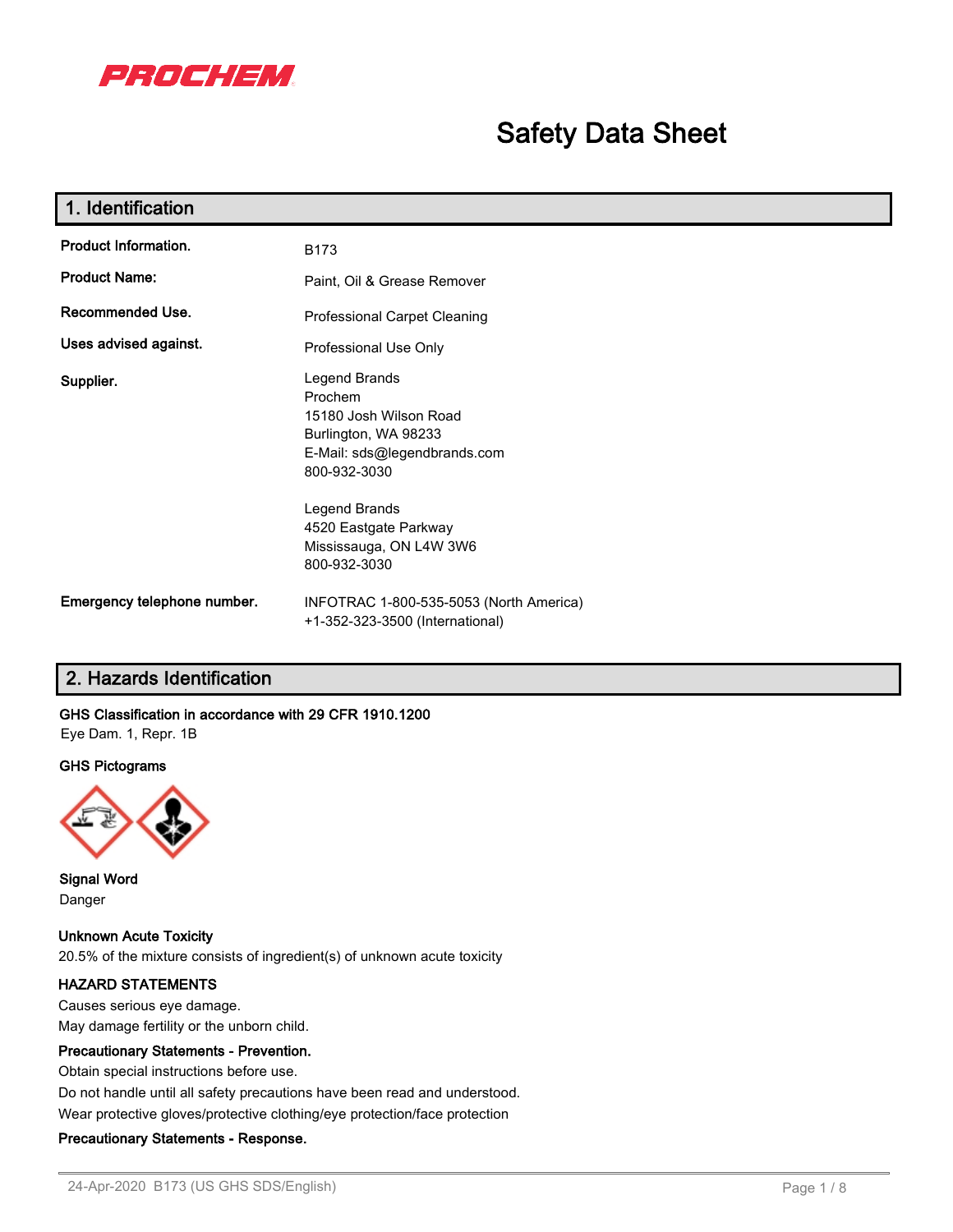If in eyes: Rinse cautiously with water for several minutes. Remove contact lenses, if present and easy to do. Continue rinsing.

If exposed or concerned: Get medical advice/attention.

Immediately call a poison center/doctor.

### **Precautionary Statements - Storage.**

Store locked up.

#### **Precautionary Statements - Disposal.**

Dispose of contents in accordance with local/regional/national/international regulations.

### **3. Composition/Information on Ingredients**

| <b>Chemical Name</b>                       | CAS-No.    | Wt. %      |
|--------------------------------------------|------------|------------|
| Distillates, petroleum, hydrotreated light | 64742-47-8 | 25-50      |
| Dipropylene Glycol Butyl Ether             | 29911-28-2 | 25-50      |
| Dimethyl glutarate                         | 1119-40-0  | $10 - 25$  |
| Dimethyl adipate                           | 627-93-0   | $2.5 - 10$ |
| Surfactant blend                           | mixture    | $2.5 - 10$ |
| N-METHYL-2-PYRROLIDONE                     | 872-50-4   | $2.5 - 10$ |

The exact percentage (concentration) of composition has been withheld as a trade secret.

### **4. First-aid Measures**

#### **Description of first-aid measures.**

#### **General advice.**

Call a physician if irritation develops or persists. When symptoms persist or in all cases of doubt seek medical advice.

#### **Inhalation.**

Move to fresh air.

#### **Skin contact.**

Wash off immediately with soap and plenty of water. Remove all contaminated clothes and shoes.

#### **Eye contact.**

Rinse thoroughly with plenty of water for at least 15 minutes and consult a physician. Remove contact lenses, if present.

#### **Ingestion.**

Do NOT induce vomiting. Never give anything by mouth to an unconscious person. Gently wipe or rinse the inside of the mouth with water.

#### **Symptoms.**

See Section 2.2, Label Elements and/or Section 11, Toxicological effects.

#### **Notes to physician.**

Treat symptomatically.

### **5. Fire-fighting Measures**

#### **Extinguishing media.**

#### **Suitable extinguishing media.**

Use extinguishing measures that are appropriate to local circumstances and the surrounding environment.

#### **Extinguishing media which shall not be used for safety reasons.**

High volume water jet.

#### **Special hazards arising from the substance or mixture.**

No information available.

### **Advice for firefighters.**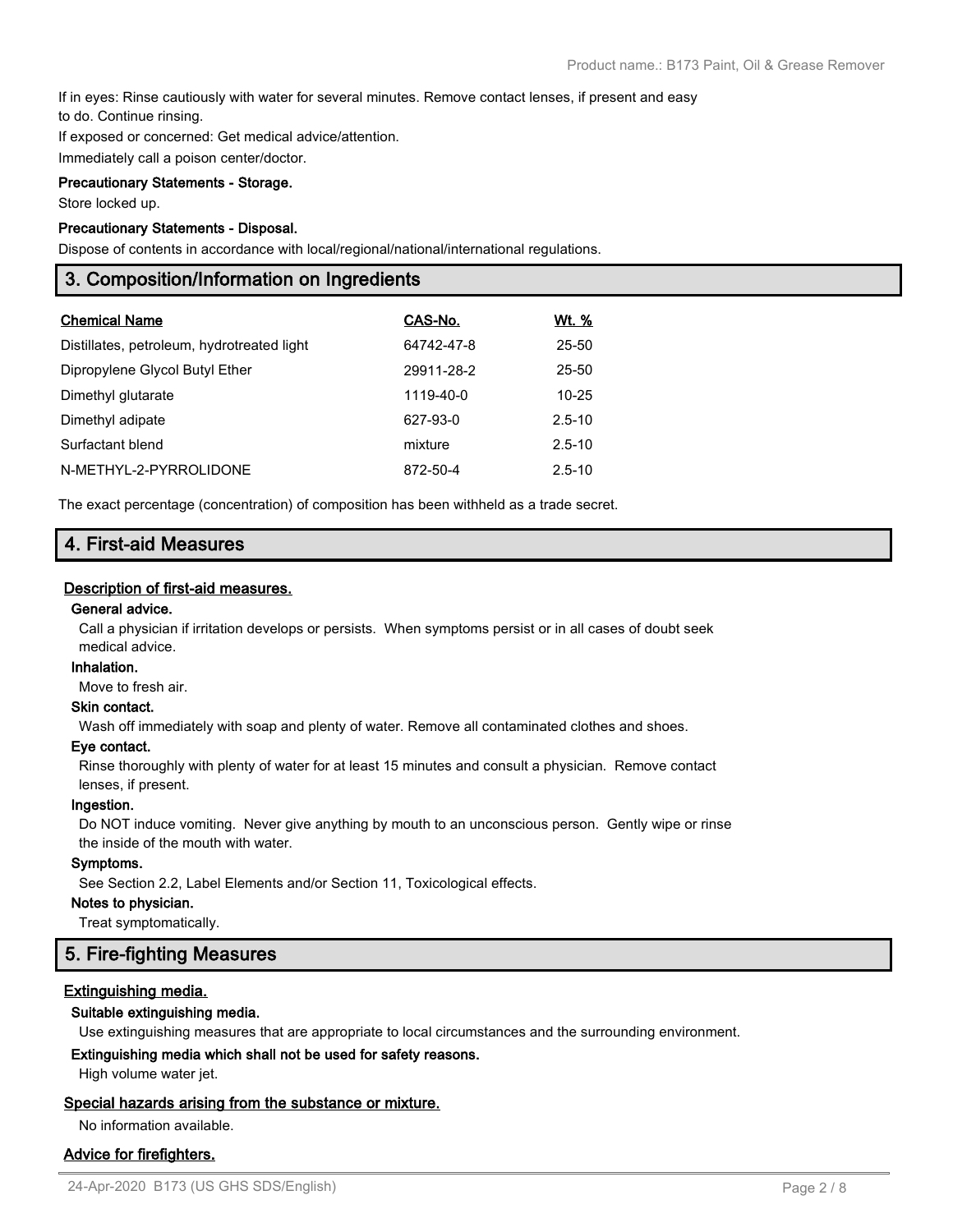As in any fire, wear self-contained breathing apparatus pressure-demand, MSHA/NIOSH (approved or equivalent) and full protective gear.

### **6. Accidental Release Measures**

#### **Personal precautions, protective equipment and emergency procedures.**

#### **Personal precautions.**

Avoid contact with skin, eyes and clothing. Ensure adequate ventilation, especially in confined areas. Do not breathe vapors or spray mist.

#### **Advice for emergency responders.**

Use personal protection recommended in Section 8.

#### **Environmental precautions.**

Prevent product from entering drains. See Section 12 for additional Ecological information.

#### **Methods and materials for containment and cleaning up.**

### **Methods for Containment.**

Prevent further leakage or spillage if safe to do so. Pick up and transfer to properly labeled containers.

#### **Methods for cleaning up.**

Use personal protective equipment as required.

#### **Reference to other sections.**

See section 8 for more information.

### **7. Handling and Storage**

#### **Conditions for safe storage, including any incompatibilities.**

#### **Advice on safe handling.**

Handle in accordance with good industrial hygiene and safety practice.

#### **Hygiene measures.**

See section 7 for more information.

#### **Storage Conditions.**

Keep containers tightly closed in a cool, well-ventilated place.

### **8. Exposure Controls/Personal Protection**

| <b>Ingredients with Occupational Exposure Limits</b>                                                                                                                                                                           |                      |                       |                     |                         |  |  |
|--------------------------------------------------------------------------------------------------------------------------------------------------------------------------------------------------------------------------------|----------------------|-----------------------|---------------------|-------------------------|--|--|
| <b>Chemical Name</b>                                                                                                                                                                                                           | <b>ACGIH TLV-TWA</b> | <b>ACGIH-TLV STEL</b> | <b>OSHA PEL-TWA</b> | <b>OSHA PEL-CEILING</b> |  |  |
| As additional construction of a contribution of the set of the set of the set of the set of the set of the set of the set of the set of the set of the set of the set of the set of the set of the set of the set of the set o |                      |                       |                     |                         |  |  |

Contains no substances with occupational exposure limit values.

**TLV = Threshold Limit Value TWA = Time Weighted Average PEL = Permissible Exposure Limit STEL = Short-Term Exposure Limit N.E. = Not Established**

#### **Engineering Measures.**

Showers, eyewash stations, and ventilation systems.

#### **Personal protective equipment.**

#### **Eye/Face Protection.**

Safety glasses with side-shields.

#### **Skin and body protection.**

Wear suitable protective clothing.

 **Respiratory protection.**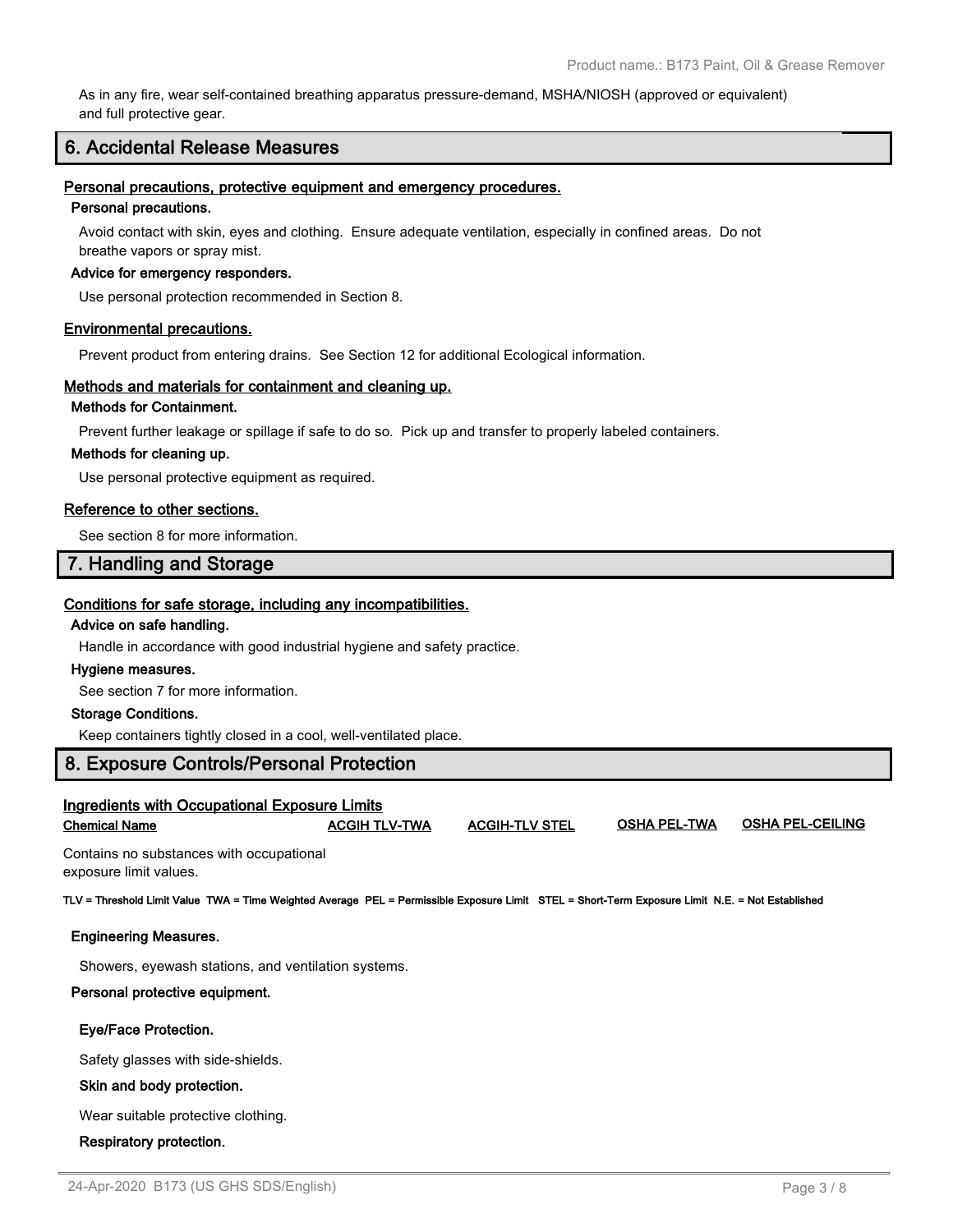In case of insufficient ventilation wear suitable respiratory equipment.

### **9. Physical and chemical properties.**

**Information on basic physical and chemical properties.**

| <b>Physical state</b>                     | Liquid                   |
|-------------------------------------------|--------------------------|
| Appearance                                | Clear                    |
| Color                                     | Colorless                |
| Odor                                      | Solvent                  |
| <b>Odor Threshold</b>                     | No Information           |
| рH                                        | No Information           |
| Melting/freezing point., °C (°F)          | No Information           |
| Flash Point., °C (°F)                     | 86 (186.80)              |
| Boiling point/boiling range., °C (°F)     | 202 (395.6)              |
| <b>Evaporation rate</b>                   | No Information Available |
| Explosive properties.                     | No Information           |
| Vapor pressure.                           | No Information           |
| Vapor density.                            | No Information           |
| Specific Gravity. (g/cm <sup>3</sup> )    | 0.890                    |
| Water solubility.                         | Rinsable                 |
| Partition coefficient.                    | No Information           |
| Autoignition temperature <sup>o</sup> C   | No Information           |
| Decomposition Temperature °C.             | No Information           |
| Viscosity, kinematic.                     | No Information           |
| Other information.                        |                          |
| Volatile organic compounds (VOC) content. | 3.0%                     |
| Density, Ib/gal                           | No Information           |

### **10. Stability and Reactivity**

#### **Reactivity.**

Stable under normal conditions.

#### **Chemical stability.**

Stable under recommended storage conditions.

#### **Possibility of hazardous reactions.**

None known based on information supplied.

#### **Conditions to Avoid.**

None known.

#### **Incompatible Materials.**

None known based on information supplied.

#### **Hazardous Decomposition Products.**

None known.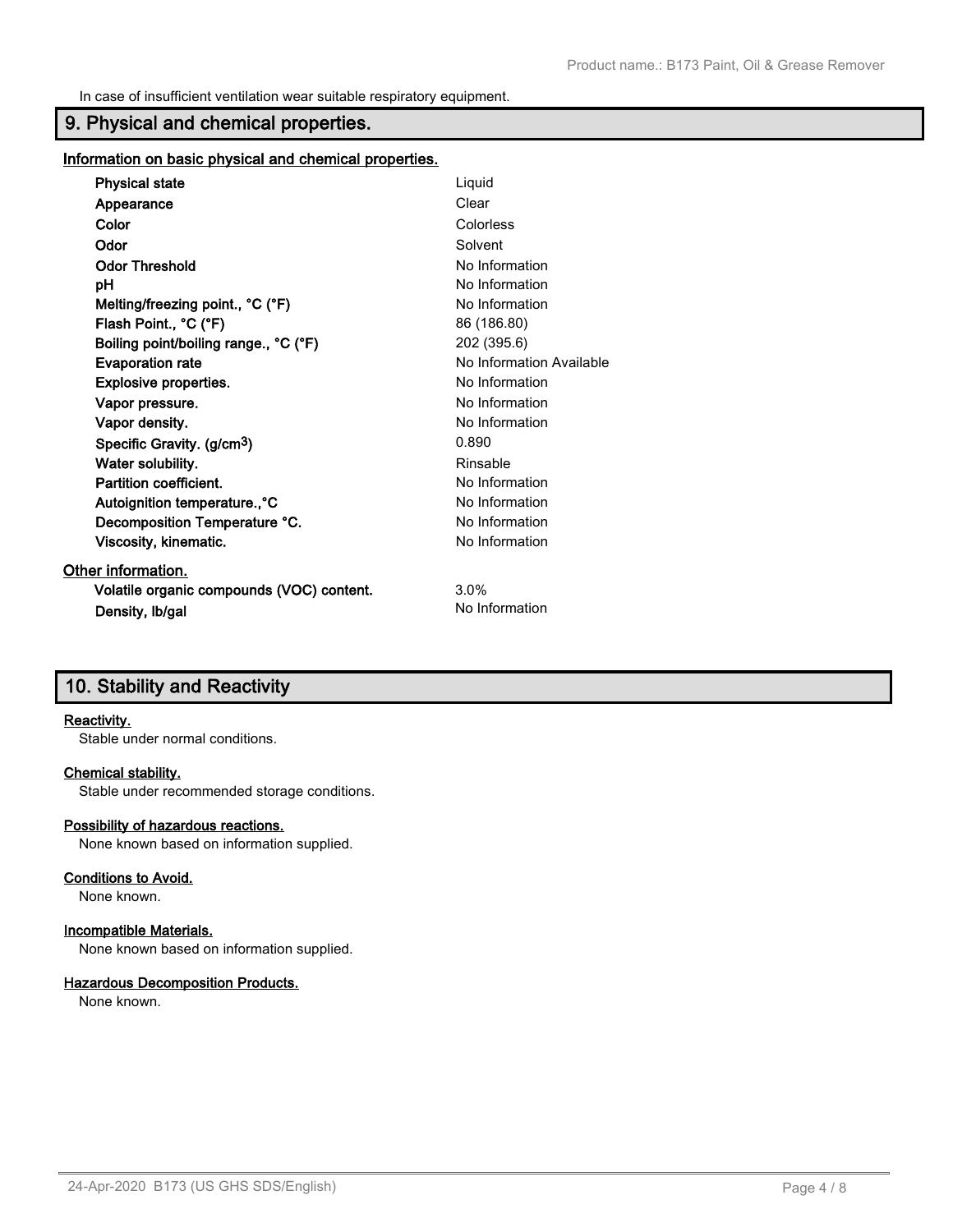### **11. Toxicological Information**

### **Information on toxicological effects. Acute toxicity. Product Information** No Information **The following values are calculated based on chapter 3.1 of the GHS document. ATEmix (oral)** 30,629.1 mg/kg **ATEmix (dermal)** 7,095.9 mg/kg **ATEmix (inhalation - vapor)** 39.14 mg/l **Component Information. CAS-No. Chemical Name LD50 Oral LD50 Dermal LC50 Inhalation** 1119-40-0 Dimethyl glutarate >5000 mg/kg Rat >2250 mg/kg

mixture Surfactant blend >2000 mg/kg Rat

Rabbit, >2000 mg/kg Rat >5.6 mg/L Rat (Vapor) 627-93-0 Dimethyl adipate >5000 mg/kg Rat >2250 mg/kg Rat N.I. Rabbit 1000-2000 mg/kg N.I. 872-50-4 N-METHYL-2-PYRROLIDONE 3914 mg/kg Rat 8000 mg/kg Rabbit N.I.

N.I. = No Information

#### **Skin corrosion/irritation.**

SKIN IRRITANT.

### **Eye damage/irritation.**

No Information

#### **Respiratory or skin sensitization.**

No Information

### **Ingestion.**

No Information

#### **Germ cell mutagenicity.**

No Information

#### **Carcinogenicity.**

No Information

#### **Reproductive toxicity.**

No Information

### **Specific target organ systemic toxicity (single exposure).**

No Information

### **Specific target organ systemic toxicity (repeated exposure).**

No Information

### **Aspiration hazard.**

No Information

### **Primary Route(s) of Entry**

No Information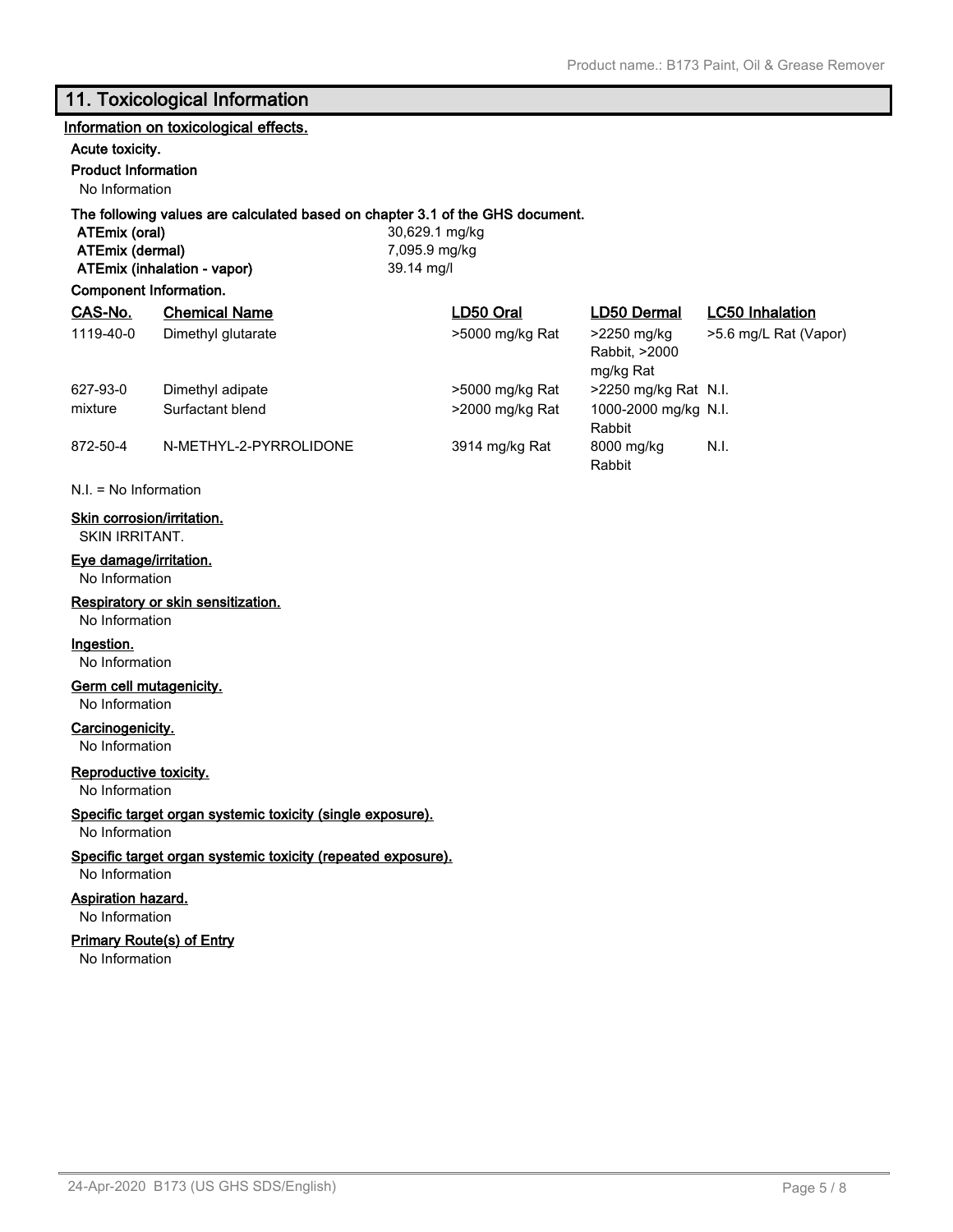### **12. Ecological Information**

### **Toxicity.**

11.15% of the mixture consists of ingredient(s) of unknown aquatic toxicity

#### **Ecotoxicity effects.**

| <b>Chemical Name</b>                                        | Toxicity to algae                              | <b>Toxicity to fish</b>                                                                                                               | Toxicity to daphnia and other<br>aquatic invertebrates |  |
|-------------------------------------------------------------|------------------------------------------------|---------------------------------------------------------------------------------------------------------------------------------------|--------------------------------------------------------|--|
| Distillates, petroleum,<br>hydrotreated light<br>64742-47-8 |                                                | LC50 96 h Pimephales promelas<br>45 mg/L, LC50 96 h Lepomis<br>macrochirus 2.2 mg/L, LC50 96 h                                        |                                                        |  |
|                                                             |                                                | Oncorhynchus mykiss 2.4 mg/L                                                                                                          |                                                        |  |
| Dipropylene Glycol Butyl Ether                              |                                                | LC50 96 h Poecilia reticulata 841                                                                                                     |                                                        |  |
| 29911-28-2                                                  |                                                | mg/L                                                                                                                                  |                                                        |  |
| Dimethyl glutarate                                          |                                                | LC50 96 h Pimephales promelas                                                                                                         | EC50 48 h Daphnia magna                                |  |
| 1119-40-0                                                   |                                                | 19.6 - 26.2 mg/L                                                                                                                      | 122.1 - 163.5 mg/L                                     |  |
| N-METHYL-2-PYRROLIDONE<br>872-50-4                          | EC50 72 h Desmodesmus<br>subspicatus >500 mg/L | LC50 96 h Lepomis macrochirus<br>832 mg/L, LC50 96 h<br>Pimephales promelas 1072 mg/<br>L, LC50 96 h Poecilia reticulata<br>1400 mg/L | EC50 48 h Daphnia magna 4897<br>mg/L                   |  |

#### **Persistence and degradability.**

No data are available on the product itself.

#### **Bioaccumulative potential.**

Discharge into the environment must be avoided.

#### **CAS-No. Chemical Name log POW**

872-50-4 N-METHYL-2-PYRROLIDONE -0.46

#### **Mobility in soil.**

No information

#### **Other adverse effects.**

No information

### **13. Disposal Considerations**

#### **Waste Disposal Guidance.**

Disposal should be in accordance with applicable regional, national and local laws and regulations.

### **14. Transport Information**

#### **DOT**

| <b>Hazard Class:</b> | Not regulated |
|----------------------|---------------|
| <b>IMDG</b>          |               |
| <b>Hazard Class:</b> | Not regulated |
| IATA                 | Not regulated |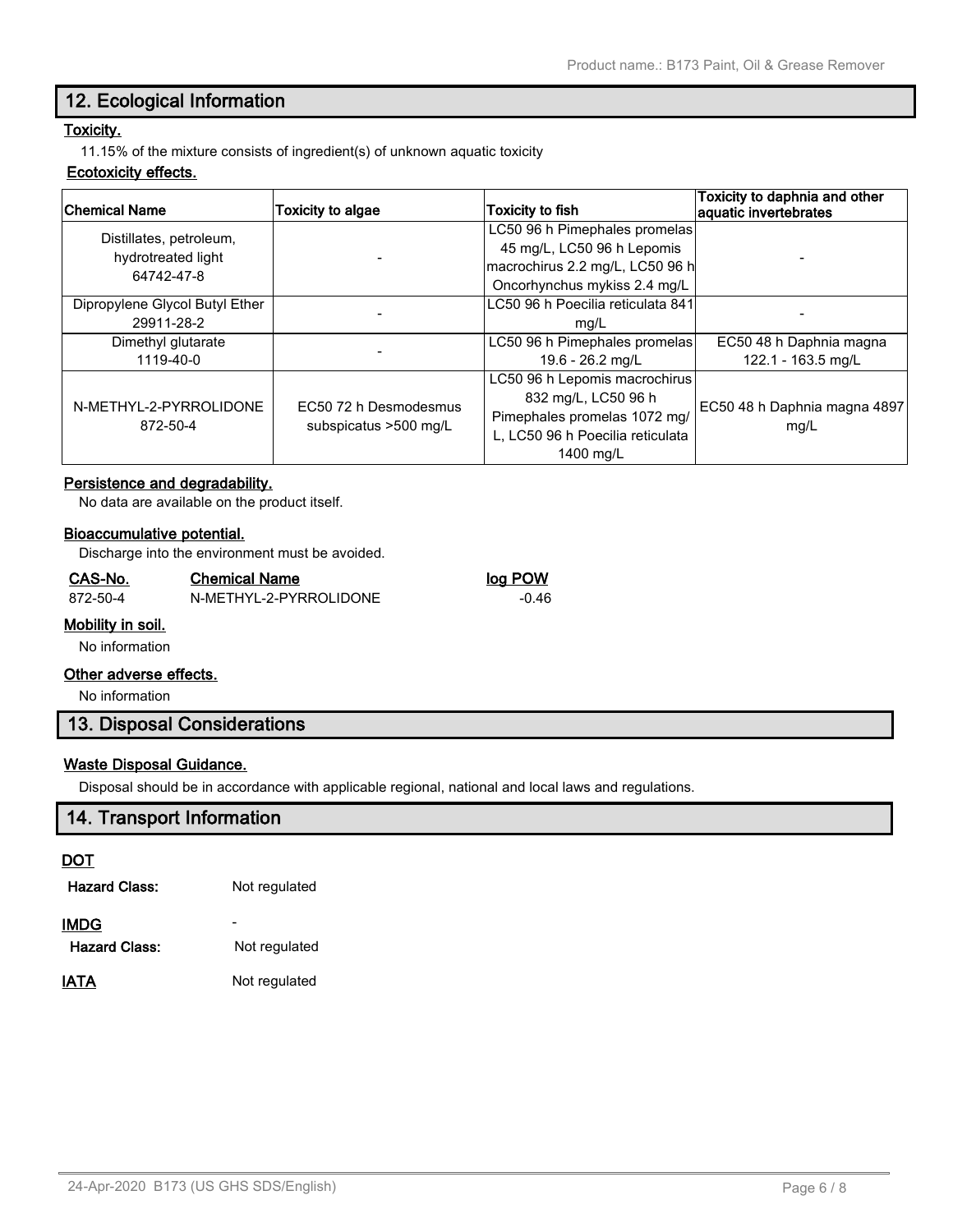### **15. Regulatory Information**

### **International Inventories:**

| TSCA                 | Complies                                                                                          |  |  |
|----------------------|---------------------------------------------------------------------------------------------------|--|--|
| DSL                  | Complies                                                                                          |  |  |
| <b>DSL/NDSL</b>      | Complies                                                                                          |  |  |
| <b>EINECS/ELINCS</b> |                                                                                                   |  |  |
| <b>ENCS</b>          |                                                                                                   |  |  |
| <b>IECSC</b>         | Complies                                                                                          |  |  |
| <b>KECI</b>          |                                                                                                   |  |  |
| <b>PICCS</b>         |                                                                                                   |  |  |
| <b>AICS</b>          |                                                                                                   |  |  |
| <b>NZIoC</b>         | Complies                                                                                          |  |  |
| TCSI                 |                                                                                                   |  |  |
| <b>TSCA</b>          | United States Toxic Substances Control Act Section 8(b) Inventory.                                |  |  |
| <b>DSL</b>           | Canadian Domestic Substances List.                                                                |  |  |
| <b>DSL/NDSL</b>      | Canadian Domestic Substances List/Canadian Non-Domestic Substances List                           |  |  |
| <b>EINECS/ELINCS</b> | European Inventory of Existing Chemical Substances/European List of Notified Chemical Substances. |  |  |
| <b>ENCS</b>          | Japan Existing and New Chemical Substances.                                                       |  |  |
| <b>IECSC</b>         | China Inventory of Existing Chemical Substances.                                                  |  |  |
| <b>KECL</b>          | Korean Existing and Evaluated Chemical Substances.                                                |  |  |
| <b>PICCS</b>         | Philippines Inventory of Chemicals and Chemical Substances.                                       |  |  |
| <b>AICS</b>          | Australian Inventory of Chemical Substances.                                                      |  |  |
| <b>NZIoC</b>         | New Zealand Inventory of Chemicals.                                                               |  |  |
| TCSI                 | <b>Taiwan Chemical Substance Inventory</b>                                                        |  |  |

### **U.S. Federal Regulations:**

| <b>SARA SECTION 313:</b>                                                                                                |
|-------------------------------------------------------------------------------------------------------------------------|
| This product contains the following substances subject to the reporting requirements of Section 313 of Title III of the |

| Superfund Amendment and Reauthorization Act of 1986 and 40 CFR part 372: |          |                       |  |  |  |
|--------------------------------------------------------------------------|----------|-----------------------|--|--|--|
| <b>Chemical Name</b>                                                     | CAS-No.  | <b>Weight Percent</b> |  |  |  |
| N-METHYL-2-PYRROLIDONE                                                   | 872-50-4 | $2.5 - 10$            |  |  |  |

### **TOXIC SUBSTANCES CONTROL ACT 12(b):**

This product contains the following chemical substances subject to the reporting requirements of TSCA 12(B) if exported from the United States:.

### **Chemical Name CAS-No.**

N-METHYL-2-PYRROLIDONE 872-50-4

**Chemical Name CAS-No.**

### **CALIFORNIA PROPOSITION 65 CARCINOGENS**

## WARNING

Warning: The following ingredients present in the product are known to the state of California to cause Cancer:.

| <b>Chemical Name</b> | <b>CAS-No</b> |
|----------------------|---------------|
| 1.4-DIOXANE          | 123-91-1      |
| dimethyl sulfate     | 77-78-1       |